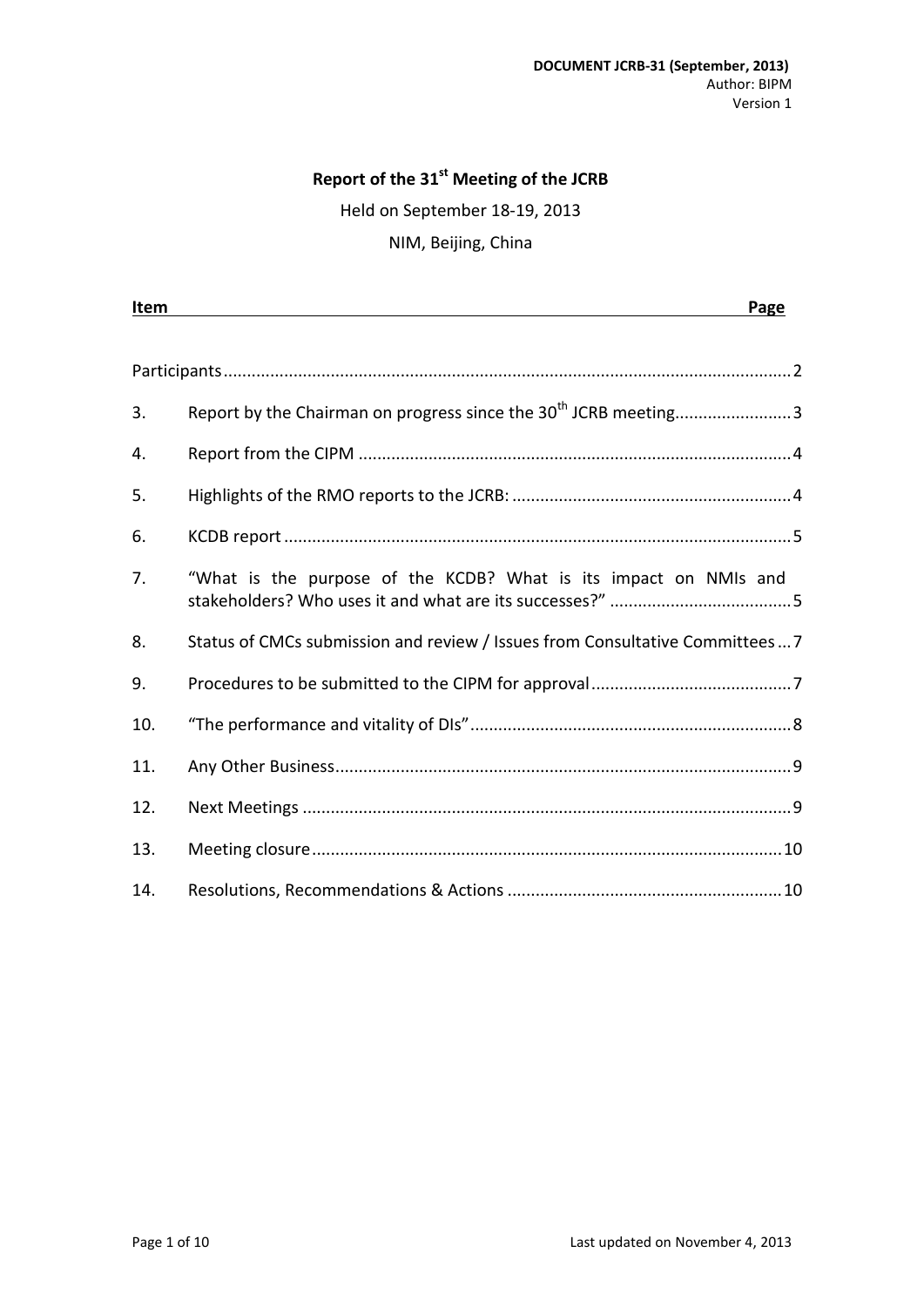# <span id="page-1-0"></span>**Participants**

#### **BIPM-CIPM**

# **Delegations**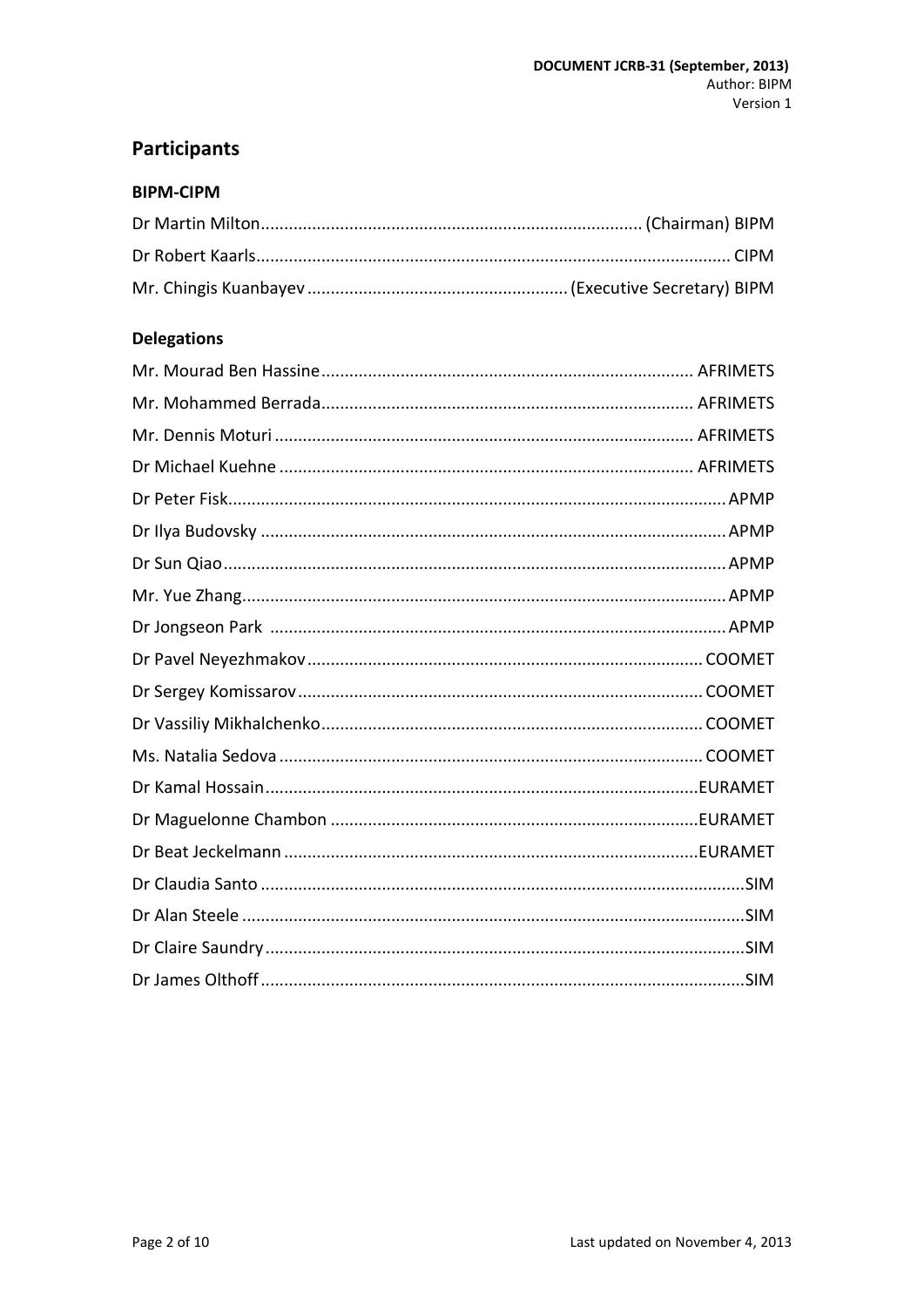# **1. Welcome by the Chairman and approval of the agenda**

The chairman, M. Milton, welcomed the delegates.

Members of the JCRB delegations were then asked to introduce themselves.

The agenda of the 31<sup>st</sup> JCRB meeting was approved without amendments.

# **2. Approval of the minutes of the 30th meeting of the JCRB and a review of pending actions.**

The minutes of the 30<sup>th</sup> meeting of the JCRB were approved without amendments.

M. Milton reviewed the actions agreed upon at the  $30<sup>th</sup>$  meeting noting that the outcomes of Action 30/1 (regarding greying-out and reinstating of greyed-out CMCs) and Action 30/3 (regarding RMO papers on KCDB issues and the Designated institutes performance and vitality) would be reported under agenda items 7, 9 and 10.

M. Milton informed the JCRB that the CIPM had approved the changes to the documents CIPM/2005-06REV, CIPM MRA-D-02, CIPM MRA-G-01, CIPM MRA-D-04 and CIPM MRA-D-05 (updating the references, cross references and resolving minor inconsistencies).

### <span id="page-2-0"></span>**3. Report by the Chairman on progress since the 30th JCRB meeting**

M. Milton presented the report on developments at the BIPM since the  $30<sup>th</sup>$  meeting of the JCRB. Important points in the report included:

- BIPM development of consolidated planning process;
- $-$  Streamlining the BIPM publications and website;
- New members of the BIPM and Associates to the CGPM and new signatories to the CIPM MRA.

M. Milton stressed the information on streamlining the BIPM publications and website. The 2012 CIPM Report, the Director's Report and the Rapport *Annuel* were sent as a single set one month earlier than last year. The CIPM Publications page has been re-organized and includes the document "Criteria and Process for Election of CIPM Members" that was agreed at the CIPM meeting. The Membership and Terms of Reference of each of the CIPM sub-committees and ad hoc groups has been published. The information about CIPM Members has been re-organized. The new document on BIPM activities "BIPM Core Data 2012" has been published. The new, reinstated Mission, Role and Objectives have been published. The CIPM report is no longer "verbatim" and it now includes clear and identifiable decisions that are available on line (in French and English) between one or two weeks after each Session. The meeting report on Session I of the CIPM is now made available as soon after the meeting as possible, rather than waiting to be included in Session II. Following Session II an integrated report is generated, incorporating both sessions.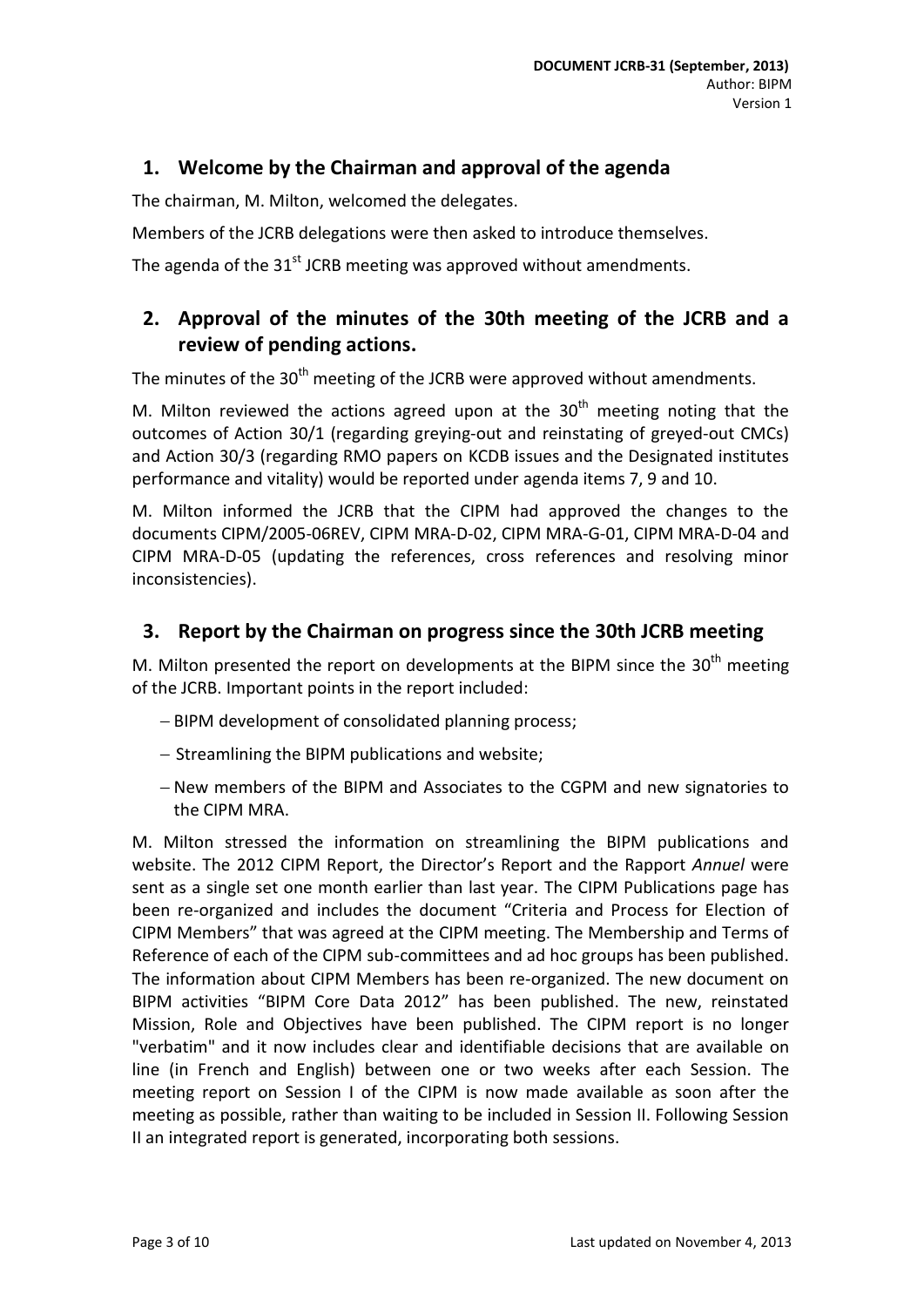M. Milton also informed the JCRB about 2013 World Metrology Day (WMD), a joint initiative with OIML celebrating  $20<sup>th</sup>$  of May anniversary of the signing of the Metre Convention. In accordance with the decision at the  $30<sup>th</sup>$  JCRB meeting, from and including 2014 WMD, RMOs and RLMOs are being asked to develop the poster (in conjunction with BIPM and OIML). Internally the RMOs/RLMOs are free to decide which particular member takes on the task (for example the RMO/RLMO may choose to run a competition etc.). The task for 2014 has been supported by APMP. The likely theme for 2014 proposed by APMP is "Measurements helping solve global energy challenges" and the poster will be produced in conjunction with KRISS (Republic of Korea).

### <span id="page-3-0"></span>**4. Report from the CIPM**

R. Kaarls gave a presentation that included the following points:

- New Member States of the BIPM and Associates to the CGPM;
- Changes in membership of the CIPM;
- Outcomes from Session I of the 102<sup>nd</sup> Meeting of the CIPM in June 2013;
- Issues reported by the CIPM Sub-Committees and WGs;
- Development of a strategy for the BIPM, strategy documents prepared by CCs;
- Preparation of draft Resolutions for the  $25<sup>th</sup>$  CGPM in November 2014.

### <span id="page-3-1"></span>**5. Highlights of the RMO reports to the JCRB:**

#### **5.1. SIM**

C. Santo presented the highlights of the SIM report. She stressed the status of SIM comparisons where 9.2% of key comparisons have 3 or more years of delay (20% report in draft A status, 80% no report) and 5% of supplementary comparisons have 3 or more years of delay (33 % report in draft A status, 67 % no report). The report generated considerable interest and the JCRB, as a result of the discussion, proposed the following action:

**Action 31/1:** BIPM to develop an electronic format for the form "Key and supplementary comparison registration form" in order to improve the accuracy and consistency of the information relating to KC status on the KCDB.

#### **5.2. EURAMET**

K. Hossain presented the highlights of the EURAMET report.

#### **5.3. COOMET**

P. Neyezhmakov presented the highlights of the COOMET report.

#### **5.4. APMP**

P. Fisk presented the highlights of the APMP report.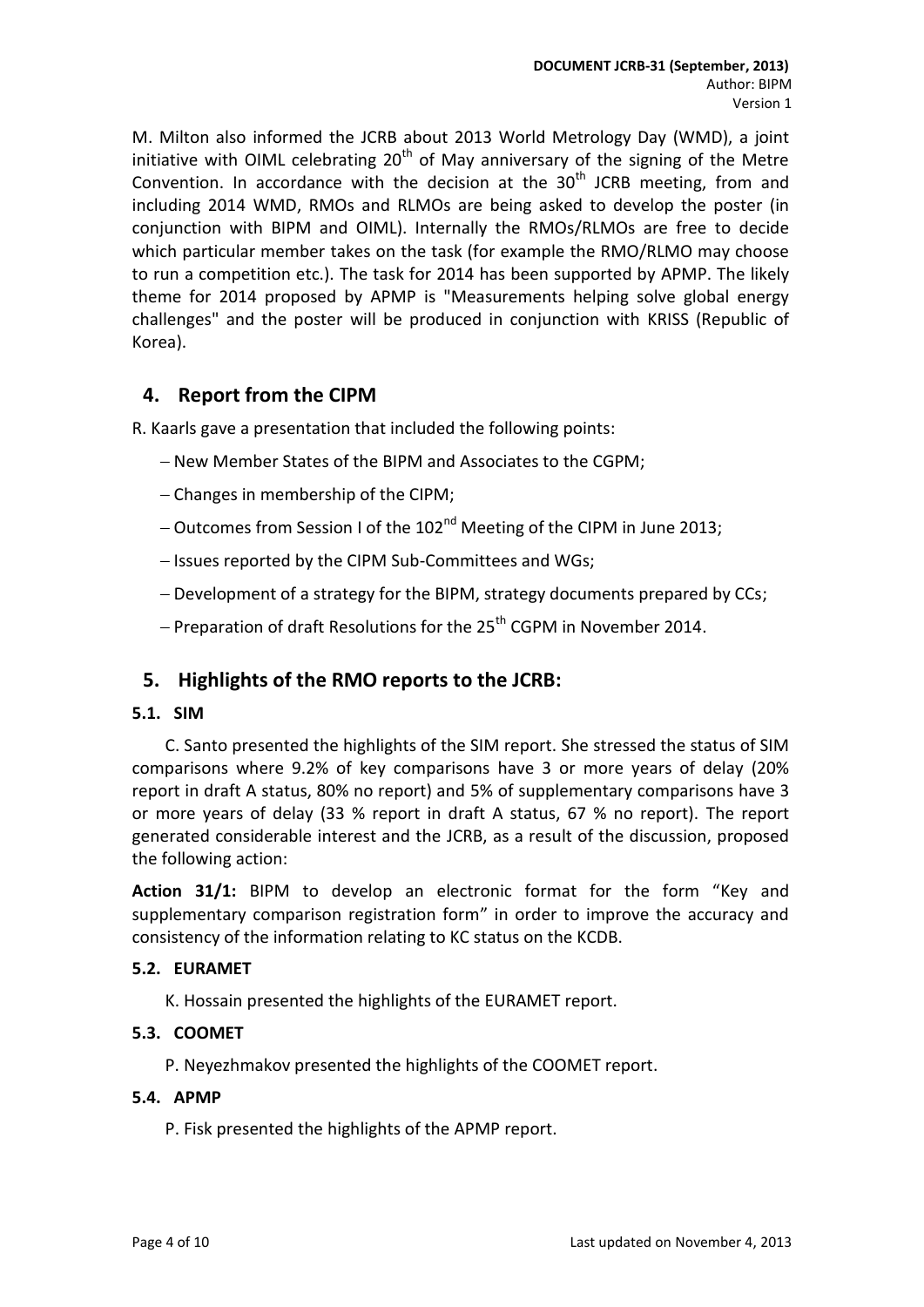*The JCRB delegates were deeply saddened to hear that Dr. Laurie Besley, Chair of APMP, had passed away. The delegates heard a tribute from Dr Fisk and expressed their sympathy to his family.*

#### **5.5. AFRIMETS**

M. Ben Hassine presented the highlights of the AFRIMETS report.

*[The individual RMO presentations were uploaded to the restricted-access JCRB working documents webpage immediately after the meeting.]*

### <span id="page-4-0"></span>**6. KCDB report**

On behalf of Dr C. Thomas, C. Kuanbayev presented brief information on the status and highlights of the work at the KCDB Office over the past six months. The information included the following points:

- $-$  As at  $1<sup>st</sup>$  of September 2013, the KCDB included a total of 24 278 CMCs. EURAMET CMCs in EM have been re-formatted and re-arranged in order to create one (or very few) CMC(s) for each "sub-sub category" of the Classification of Services in EM. The KCDB thus "lost" more than 1600 CMCs (6.7% of the total) in EM. The total number of CMCs has been decreased for the first time since eight years by around 1300 (as there were some 300 other CMCs published in other fields).
- -280 CMCs are currently greyed out, 19 CMCs of which have been greyed out since the  $30<sup>th</sup>$  meeting of the JCRB. 1 CMC in EM from Italy was re-instated in the KCDB on 15 May 2013;
- As at  $1<sup>st</sup>$  of September 2013, there remained only 1 CMC greved-out from the KCDB more than five years ago (Mexico, in RI, Neutron measurements);
- Only 18 Associates over the 36 Associates who have already signed the CIPM MRA have CMCs currently published in the KCDB;
- 64.5% of the total 1214 comparisons (key and supplementary) have their reports published in the KCDB; about 2010 graphs of equivalence are currently available.

Dr Milton noted that these changes in the EURAMET CMCs in EM are encouraging: they are easier to handle, review and to publish, and they are easily comparable. He encouraged other RMOs to consider this or other rationalization routes.

# <span id="page-4-1"></span>**7. "What is the purpose of the KCDB? What is its impact on NMIs and stakeholders? Who uses it and what are its successes?"**

*This session had been decided on at the previous JCRB and each RMO had been asked to, and duly submitted, a paper on this issue. These papers were circulated ahead of the meeting.* 

M. Milton opened the discussion and asked RMO delegates to present their views.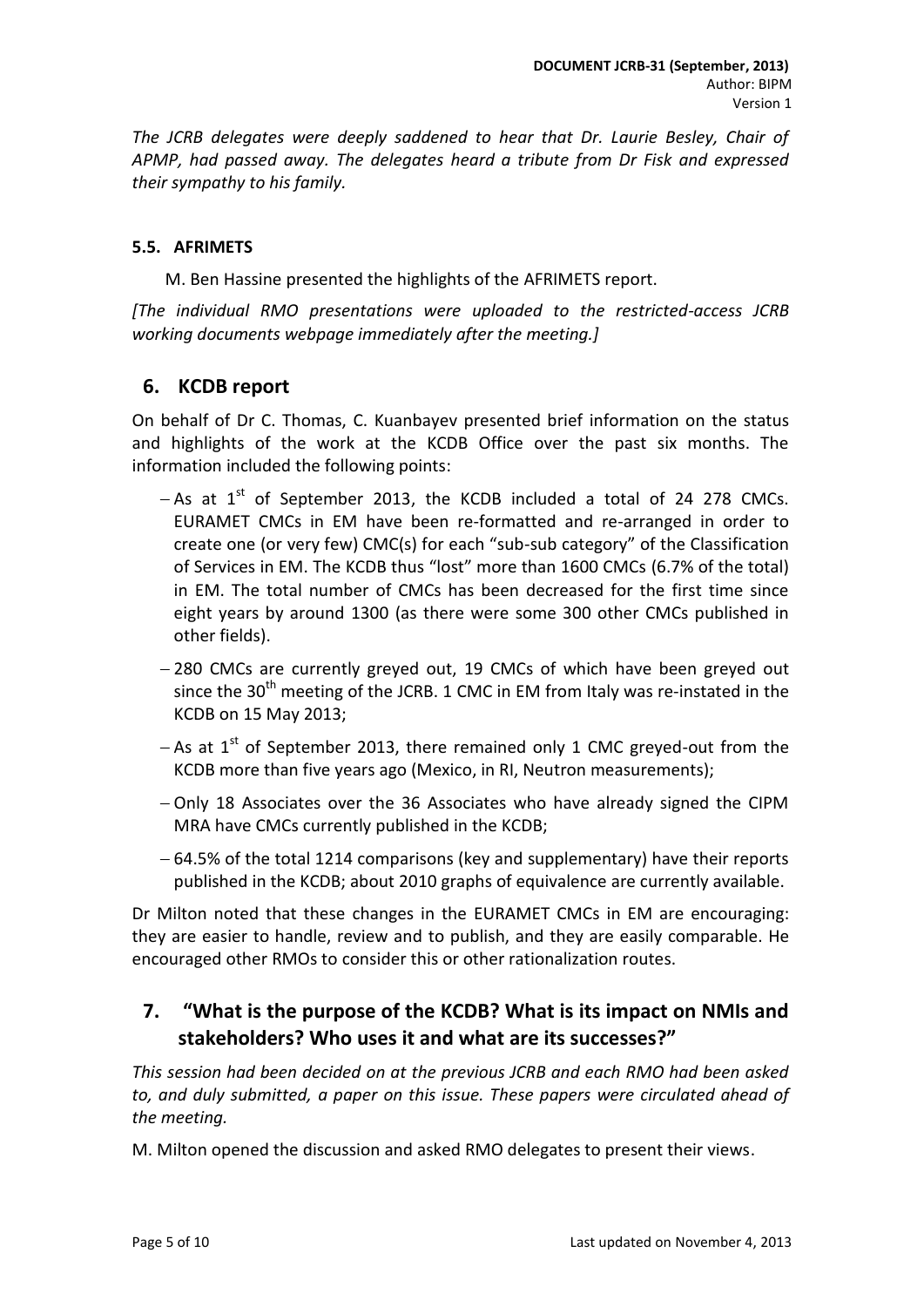Overall RMOs presented their positive responses to the questions on the KCDB. According to RMOs, the information in the KCDB, such as results of comparisons and CMCs are important firstly for the NMIs to recognize the results of key and supplementary comparisons and CMCs as it mentioned throughout the text of the CIPM MRA, secondly for the accreditation bodies in order to ascertain if claimed uncertainties of laboratories are in line with the capabilities of the claimed traceability source, and for accredited calibration laboratories in need of traceability to identify a suitable calibration and measurement service provider.

Also there were some comments and suggestions: Sometimes the government uses the KCDB as an indicator of NMI/DIs activities by the number of participations in the comparisons and the number of CMCs published in the KCDB. This can be a driver to artificially divide capabilities to increase the number of declared CMCs.

The concept of "how far the light shines" should be improved as a tool to simplify the peer review and approval of acceptance of CMCs. If each key comparison includes a proper statement on the issue, CMCs may be claimed accordingly with a minimum of review.

In some cases, not all NMIs' calibration and measurement services are listed in the KCDB because not all measurement capabilities of an NMI need to have international recognition. It was stated that in these cases the CIPM MRA should not become a barrier for the recognition of an NMI's capabilities at the national level.

As the next step in the evolution of the KCDB, RMOs support a scoping study into a web-based CMC review for the input and sharing of CMC declarations.

In their paper APMP had requested that statistics on the hits to the KCDB website from countries/economies in the APMP region are made available. Brief statistics regarding the number of visits (by % per countries/economy) to the database had been prepared by KCDB Coordinator and were shown during the discussion. The numbers cover the period  $1^{st}$  January 2013 to 23<sup>rd</sup> August 2013 and cover a total of about 80 000 visits. APMP would have liked to have known the balance between visits from NMIs/DIs and visits from non NMIs/DIs, but it is not currently possible to provide this data. The discussion then focused around the need for more KCDB user data.

At the end of discussion, M. Milton advised that he expected a draft resolution to be put to the CGPM in 2014 for discussion, the idea being to initiate a wider review of the CIPM MRA.

After the discussion, the JCRB agreed to the following action in order to obtain information about origins of enquiries:

**Action 31/4:** BIPM to investigate the feasibility of introducing a "pop-up questionnaire" into the KCDB to obtain information about the origins of enquirers (e.g. is the visitor to the KCDB from an NMI, industry, a calibration laboratory etc.).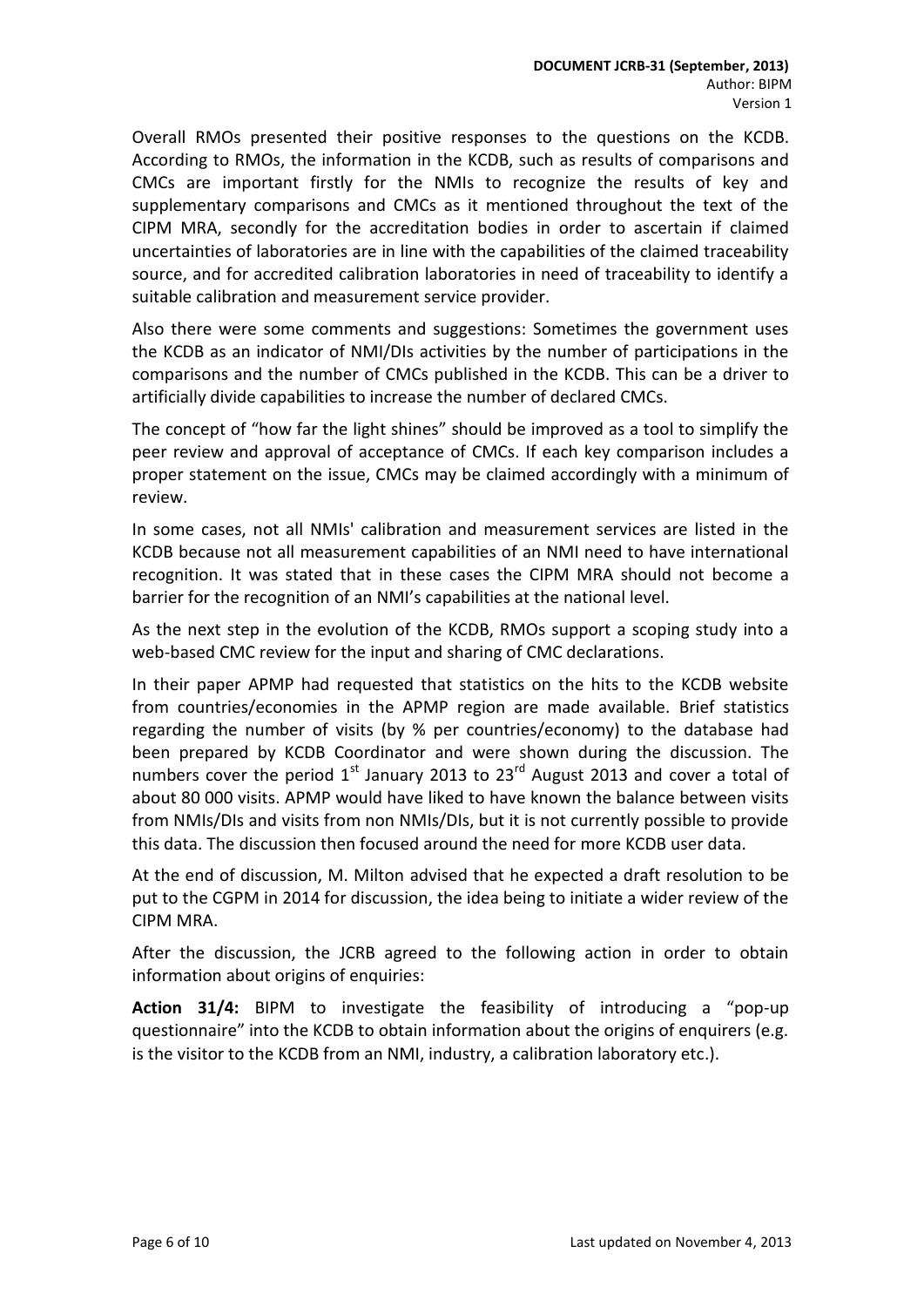# <span id="page-6-0"></span>**8. Status of CMC submission and review / Issues from Consultative Committees**

C. Kuanbayev made a presentation on status of CMC submissions and the JCRB website. He informed that the JCRB website has incorporated the changes in deadlines of the review process according to the Resolution 30/1.

### *Please be aware, and disseminate within the RMO, that according to the Resolution 30/1 of the 30th JCRB meeting:*

*- The time to indicate "intention to review" has been reduced from 6 to 3 weeks (with a reminder after 2 weeks);*

*- The deadline chosen by RMO for submission its review report has been made as a "hard deadline" (with a reminder 3 weeks before);*

*- The deadline for approval of CMCs has been reduced from 6 to 3 weeks (with a reminder after 2 weeks).*

The status of CMC sets that have been stalled, either "in progress" since 2006, 2010, 2011 or as not approved CMC sets, which are waiting for approval have been presented. C. Kuanbayev asked all RMOs to address stalled CMC sets as soon as possible.

To improve the efficiency of the inter-RMO review of CMCs the steps which have prescribed deadlines have now had those deadlines shortened. However there are no specified deadlines for the submission of the RMO review report (because CMC set size and complexity, and thus the workload, can vary widely). In these circumstances each RMO TC/WG Chair chooses its own deadline. However C. Kuanbayev noted that in some cases RMO TC/WG chairs have chosen deadlines for submission that are longer than two or even three months. After a discussion on the status of CMCs, the JCRB adopted the following action:

**Action 31/5:** RMOs will review the status of stalled CMCs on the JCRB website and will advise the JCRB Executive secretary whether stalled CMC sets can be abandoned, or whether the RMO will progress the set. (RMO secretaries can track the status of CMCs on the "RMO actions pending" page [\(http://www.bipm.org/JCRBCMCs/CMCsStatus.jsp\)](http://www.bipm.org/JCRBCMCs/CMCsStatus.jsp) of the JCRB website in order to avoid CMCs stalling in the inter-regional review process).

# <span id="page-6-1"></span>**9. Procedures to be submitted to the CIPM for approval**

C. Kuanbayev made a brief presentation on proposed changes to the CIPM MRA-D-04, which consists of improving clarity of the requirements and adding of a new Section "12. Greying-out of published CMCs". The new section has been developed according to the Action 30/1.

**Recommendation 31/1:** The JCRB recommends to the CIPM to approve changes to the guidance document CIPM MRA-D-04 by adding a new Section "12. Greying-out of published CMCs".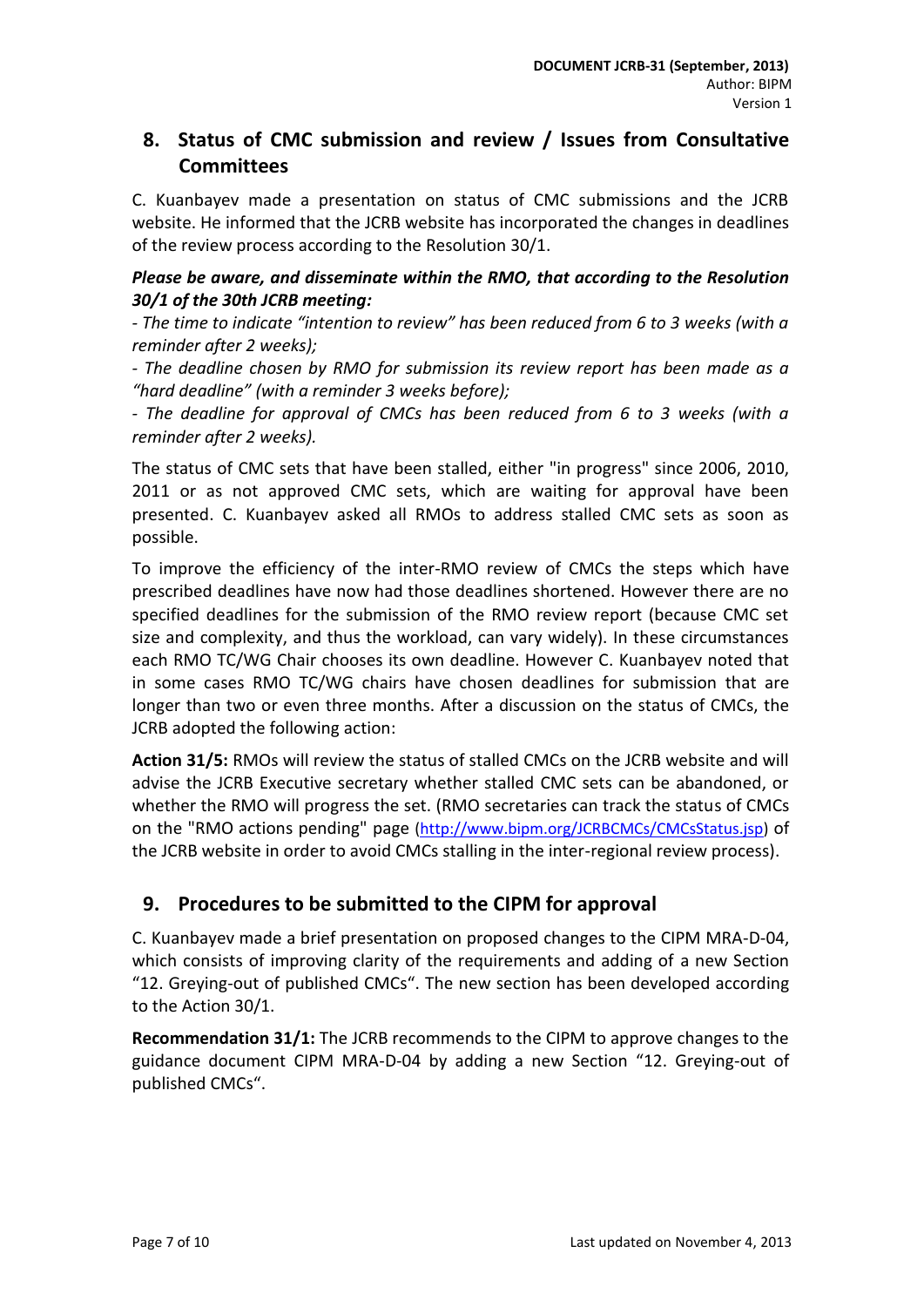# <span id="page-7-0"></span>**10. "The performance and vitality of DIs"**

*This session had been decided on at the previous JCRB and each RMO had been asked to, and duly submitted, a paper on this issue. These papers were circulated ahead of the meeting.*

M. Milton opened the session and asked RMO delegates to present their papers on the role of DIs within the CIPM MRA.

EURAMET explained their situation and gave some observed issues in EURAMET regarding DIs. Maintenance of the CIPM MRA via the CMC recognition procedure is a resource intensive process. This represents a burden on the RMOs and NMIs providing reviewers; expert time is provided at no charge. With the growing number of DIs the administrative burden for EURAMET, and in particular the workload in the TC-Q for reviewing the QMS of a high number of institutes (currently over 100) is considerable. One should consider that the workload for reviewing the QMS of a small DI is similar to that for a large one or an NMI. Diverging interpretations are observed concerning the "scope" of the CIPM MRA, for example the difference between testing and calibration services. In particular, this may be an issue for small DIs within larger organizations, which do not have metrology as their principal "business field" of the organization. With the increasing number of DIs, in particular of small DIs with a very limited scope of designation, the risk of fragmentation of the European metrology landscape and of overlapping activities among DIs in the same country is increasing. DIs have often to provide complementary finances from their own budget to maintain their national standards, which might come from various sources. A sufficient central national budget for national standards is generally not available, putting considerable risk on the sustainability of the established national measurement standards. EURAMET requested comments from the other RMOs with a view to improving the paper and eventually adopting it within EURAMET.

**Action 31/2:** RMOs to submit comments, if any, on the EURAMET document "Role of DIs within the CIPM-MRA" within one month, in order that EURAMET can improve the document for possible wider use.

At present new DIs receive a letter which explains the expectations and obligations of being a DI. However this can only be sent after the DI has been notified to the BIPM, by which time they have already been designated. The BIPM suggested that it would be better if the same information were made available before designation. C. Kuanbeyev had therefore prepared a revision to the old "Request for Designation Information" form, transforming it into a two part document. The first part contains the information on the expectations and obligations of being a DI, the second part is the "Nomination of Designated Institute" form, which ensures that sufficient information is submitted when a nomination occurs. The form includes important new notes to ensure there is no ambiguity regarding the scope of the designation. The JCRB supported the new approach.

At the end of the discussions, the following recommendation was agreed: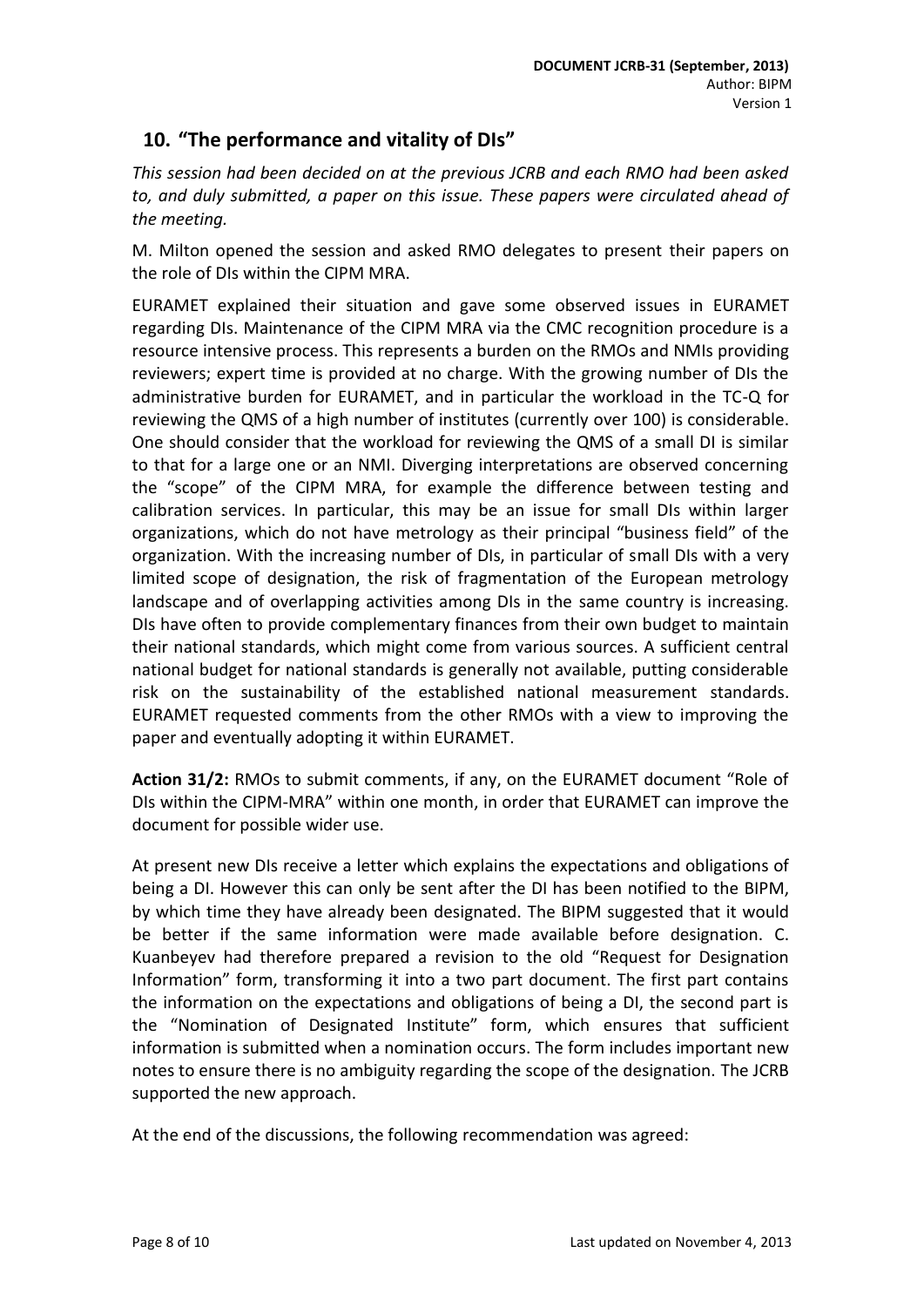**Recommendation 31/2:** The JCRB approves the proposed form for the nomination of designated institutes (subject to two editorial improvements) and requests it be approved by the CIPM. (The editorial changes are: to allow space for the name of a legal entity for a DI, when necessary, and moving the listing of metrology areas to the footnote).

# <span id="page-8-0"></span>**11. Any Other Business**

EURAMET presented a draft paper for JCRB consideration "Towards a sustainable CIPM MRA". The paper proposes the three step process to move forward in the development of the CIPM MRA towards a more sustainable system, such as to define the needs, simplify the system and improve the efficiency. All RMOs supported the EURAMET paper and considered that it could form the basis, subject to further discussion, of a pan RMO paper contributing to the development of the CIPM MRA.

R. Kaarls informed the JCRB that there is an inter RMO working group on support to developing NMIs. The WG meeting has met twice, in Mongolia and again at the PTB in March 2012. At the last meeting of the WG it was decided that they will have other meeting in 2 years. He asked RMOs, whether they will continue the activities of the WG, or not. JCRB delegates answered that it is a not a task of the JCRB, the Chairs of RMOs are responsible for this.

At the end of the discussions, the JCRB decided on the following:

**Action 31/3:** RMOs to each submit the name of an individual to contribute on their behalf to the development of the EURAMET paper "Towards a sustainable CIPM-MRA". Names to be submitted to the JCRB Executive Secretary within two weeks. This extended paper to be developed by EURAMET and submitted to the 32nd meeting of the JCRB where it will be an agenda item.

### <span id="page-8-1"></span>**12. Next Meetings**

M. Milton opened a discussion on the frequency of the JCRB meeting. He asked for the RMOs views, as to whether the JCRB should meet once a year, or twice a year. SIM and COOMET preferred to continue with two meetings a year, EURAMET preferred to move to a single meeting per year, AFRIMETS and APMP did not express strong views and would be happy with either solution.

Finally JCRB decided to discuss this issue again at the  $32<sup>nd</sup>$  JCRB meeting in March 2014 after the discussion the EURAMET paper "Towards a sustainable CIPM MRA".

**Resolution 31/1**: The 32<sup>nd</sup> meeting of the JCRB will take place on March 26 and 27, 2014 at the BIPM.